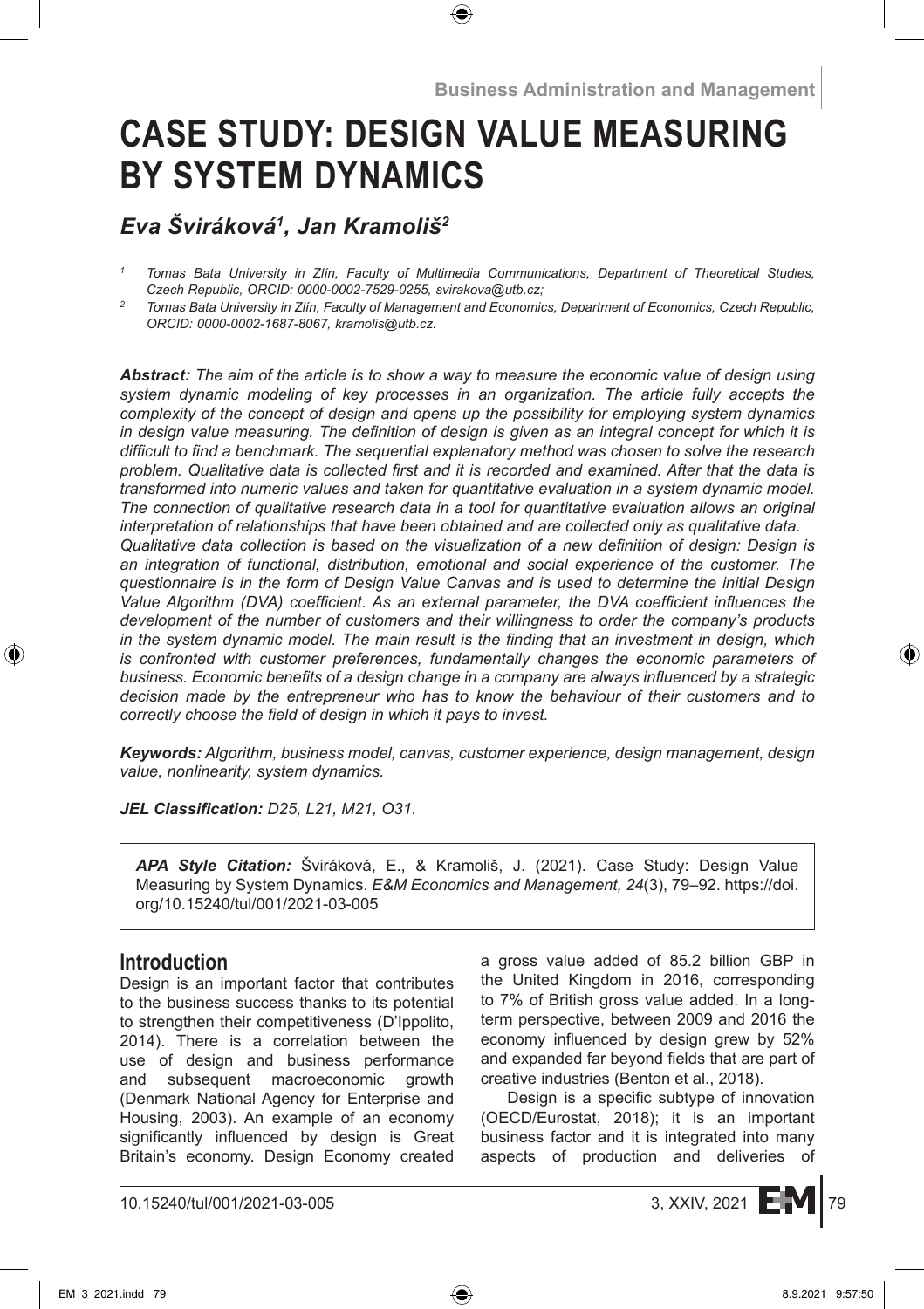products. The use of design helps companies to innovate, it increases companies' productivity and turnover (Benton et al., 2018). Various studies, initiatives and research, for instance (Cooper et al., 2009; D'Ippolito, 2014; Design Council, 2018; Roy et al., 1998; Rae, 2014), are the evidence of the economic value brought by design. It is clear that companies in which design is a key topic and which address company processes with the help of both internal and external designers run better (Denmark National Agency for Enterprise and Housing, 2003). A great majority of companies, especially those that use design as a process and a strategy, realizes great advantages from using design in their business activities (Cooper et al., 2017). According to Roy et al. (1998), there is a significant relationship between the management's attitude and the company's growth. All growing companies had managers with a positive approach to investments in product design (and possibly in technical innovations). On the contrary, declining companies had a predominantly limited and narrow understanding of design and innovations and their significance for the company. It is therefore important to promote design to companies' management as it is them who decides on their subsequent investments.

Naturally, the subsequent direction of the research focused on design has been the question whether and how it is possible to measure return on investment, which is the value that a design change will bring to the company. Many research projects have been concerned with research that leads to measuring design value. Moultrie and Livesey (2014) base their research on measuring four dimensions of design in the creation of products and services: (1) Design related to the technical/ engineering aspects of creation of products and services; (2) Design of user experience in creating products and services, design of communication, promotion and deliveries of products and services, or of the overall business activity of a company; (3) Design as part of promotion, communication, branding and distribution of products and services; (4) Design as part of developing support and communication of company identity. Aconsiderable part of the research in this article is based on this concept.  $\epsilon$  Design | Measuring Value Design project summary report is based on the research by Moultrie and Livesey (2014), and it also lists the limits that complicate design value measuring. The research states that the creation of economic value with the help of a design change is not linear. The result of a design change is not directly proportional to initial investment. It is therefore necessary to create dynamic models (BCD Barcelona Design Center, 2014) to observe the relationship between economic value and design. Research by Denmark National Agency for Enterprise and Housing (2003) states that design is a very broad concept and it is necessary to refuse the possibility of overall feasibility of design quantification. Their research is focused on macroeconomic benefits of design as well as on a possible way of measuring the benefits of companies' investments in design and on the promotion of design. In relation to companies, it is stated at the end of the research that the analysis of research results indicates a very clear correlation between employing designers and the economic success achieved by companies. The correlation is so clear that it cannot be ignored or questioned. The correlation is especially pronounced in companies that have adopted a complex approach to design. Cooper et al. (2017) state that design is too integral to measure return on investment in design easily. Regarding the problem of measurement, Design Management Institute states: *"The value of design is difficult to define. Design is hard to isolate as a function and the design function operates differently by industry. That makes benchmarking to standardized measurement metrics difficult"* (DMI: Design Value Institute, 2015).

The originality of the article lies in the fact that it fully accepts the complexity of the concept of design and opens up the possibility for employing dynamic modeling in design value measuring in a company. Precisely for the reason that the definition of design is given as an integral concept for which it is difficult to find a benchmark, all of its elements are consistently applied in the research.

The contribution of the research lies in the reliable definition of the problem from the management point of view. Comparing a managerial decision to invest in design with an optimal decision reveals an imperfect, rather intuitive thinking of the manager. The numerical values of the 'Design Value Algorithm' indicator (DVA) in its three variants inform whether the manager is making the more accurate decision.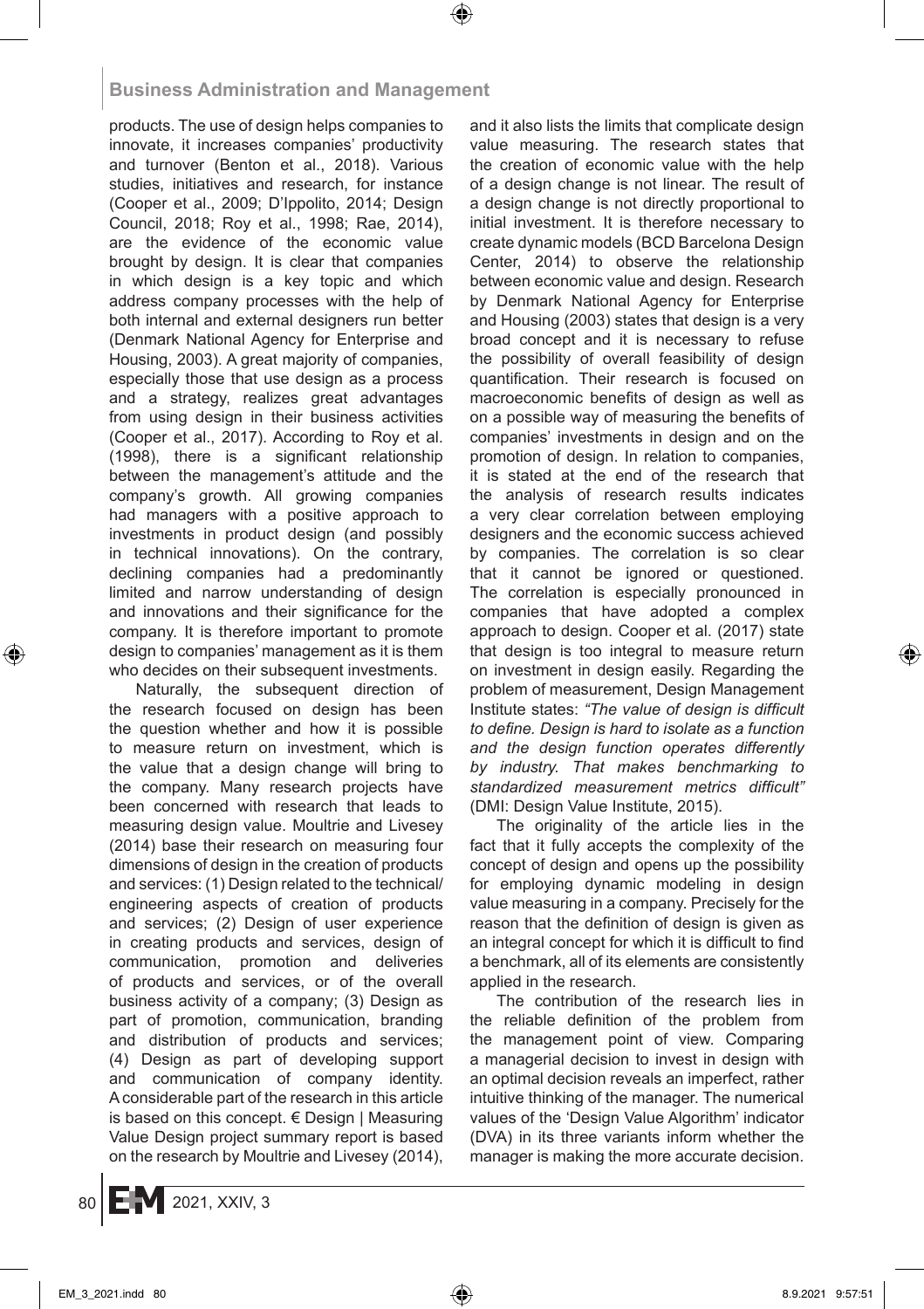The interpretation of research results therefore not only supports correct decision-making but also warns against unprofitable investments.

During the research, a questionnaire is used to promote and explain the concept of design in its wider range according to Oslo Manual (OECD/Eurostat, 2018, p. 243).

The article describes a specific process of measuring the benefits of design as an innovation tool and an economic factor of SME production. First, a theoretical foundation for design measuring is set, and design is defined based on that. After that, the research problem, aim and research methods are formulated. The questionnaire is significantly influenced by the European € Design | Measuring Value Design (BCD Barcelona Design Center, 2014) research project, as well as by Frascati Manual (OECD, 2015). Research questions follow from the research methods and are answered at the end of the article; the answers are proven on a case study of a small manufacturing company. A system dynamic model has been used to achieve the aim of the research. Other research possibilities, contradictions and limits that influence the result of the research are outlined in the article discussion.

# **1. Theoretical Background**

A design is often incorrectly perceived in its narrow form, that means only as external appearance of products (Westerman et al., 2013), however, in reality, its application is much broader. Design is a process that aims to connect aesthetic and functional aspects of the designed product or service (Pavlou, 2013), marketing tools (Cropley & Cropley, 2005) or internal processes of a company (Edquist & Hommen, 1999). Design is closely connected with the concept of creativity (OECD, 2015). Creativity is thus connected with technical requirements and helps to find suitable solutions. Creativity is a tool which connects aesthetic qualities with functionality based on technological and economic limits (Best, 2006). Thus, quality design is not art, it is a business trigger which serves companies to prosper (Kramoliš et al., 2020).

BCD Barcelona Design Center (2014) works with the hypothesis that the importance of the economic benefits of a design change depends on the role of design in the whole innovation process. The crucial initiative of the Europe 2020 strategy (Europe 2020, 2011, p. 20) is based on the assumption that design has a special significance and is recognized as a key factor whose activities bring ideas to the market and transform them into userfriendly and attractive products (Meyerhoefer & Zuvekas, 2008). According to BCD Barcelona Design Center (2014), it is possible to use two interpretations of the process of transformation:

- 1. Transformation is focused on design as a complement to product appearance or to the appearance of innovative technology. For example, Fahrner and Vossen (1995) investigate the transformation based on the Entity-Relations model. The term transformation is often used also in connection with the word design in the field of software (Tahvildar & Kontogiannis, 2004; Movahedian & Khayyambashi, 2014; Iyer et al., 2005). There are also studies that are concerned with a change of product appearance (design) in accordance with an innovation strategy (Pollock & Williams, 2011), or with the influence of product features on the user (Murphy & Dweck, 2016; Giacomin, 2014), or, specifically, with the influence of packaging design on the user (Raghubir & Greenleaf, 2006). According to this interpretation of 'transformation', design is placed at the end of the production process (Ahire & Dreyfus, 2000) as a change of product appearance or as a complement to the appearance of innovative technology where design does not change their function. In this case, the impact of the economic benefits of design as a complement to the appearance of the resulting product is only marginal.
- 2. Transformation is focused on design as an integration of functional, distribution, social and emotional tools. According to the second interpretation of 'transformation', design is placed at the beginning of system innovation (Pollock & Williams, 2011; van Mierlo et al., 2010). The integration of functional, distribution, emotional and social experience means that design constitutes a system change (Berkowitz, 1987). In this case, the economic benefits of design as an integrator of the knowledge of all four fields are significant (Best, 2006).

Currently the management of companies does not receive data on design divided according to individual points of view from the very beginning of system innovation (functional,

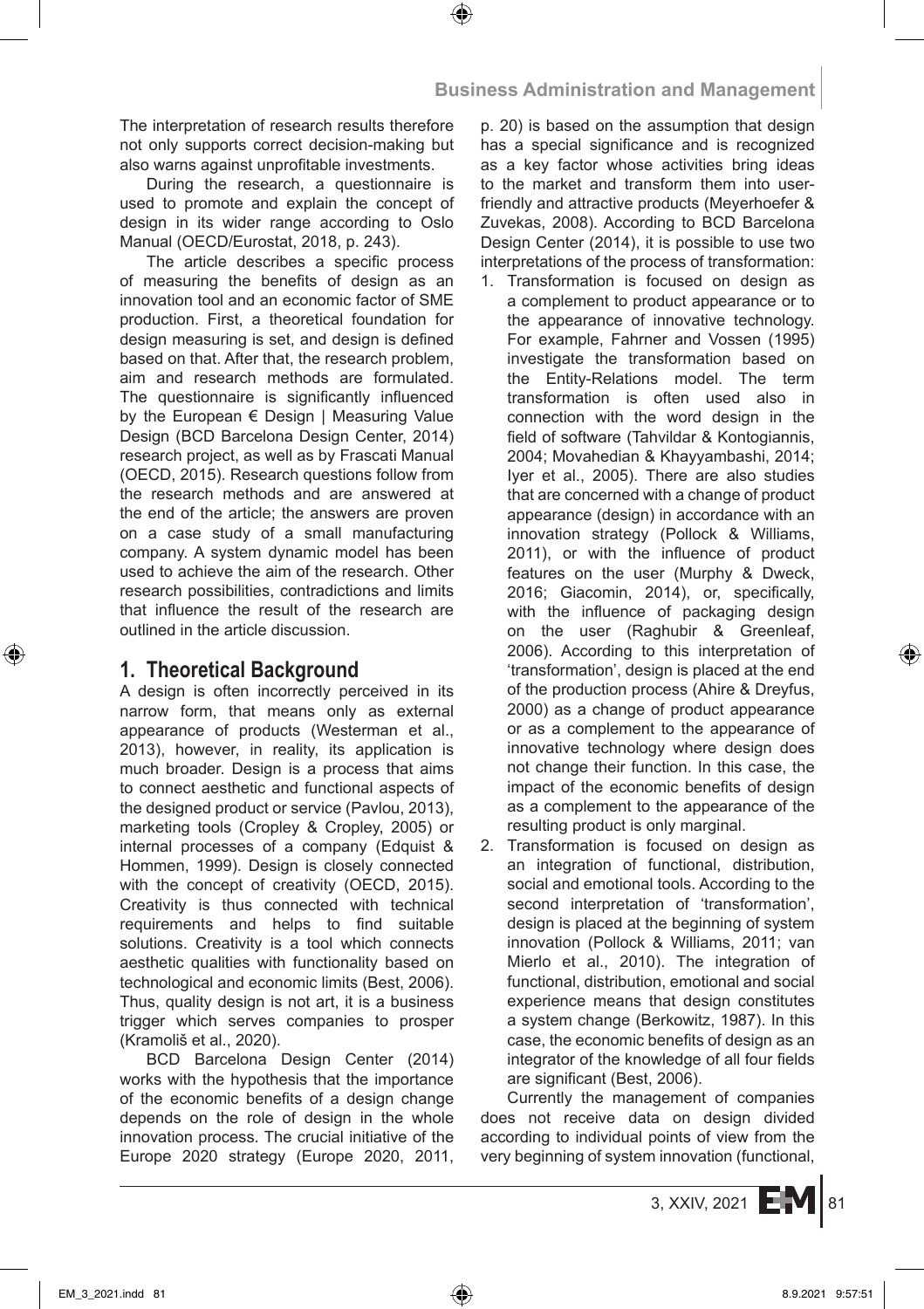distribution, communication, relational) (Mustonen-Ollila & Lyytinen, 2003). Company decision-makers need to have quality data at their disposal to be able to observe also the social and economic benefits (Johnson & Myatt, 2006) of design as an integrator. In this context of the need of transformation in a company, it is possible to set a new definition of design (Sanders, 2002; Dorst & Cross, 2001). The definition of design is crucial for further research: Design is an integration of functional, distribution, emotional and social experience of the customer.

# **2. Aim, Research Methodology**

Design strategy and its connection with business prosperity is a crucial issue for the companies that want to succeed in today's strong competitive environment (Kramoliš, 2017). There are successful companies in the market that have attractive products, effective marketing, reliable distribution, and companies whose brand inspires customer confidence. However, companies that are willing to take a risk and invest their very limited resources in design want to measure the effectivity of the invested funds.

There exists no empirical confirmation which shows that creation of economic value with the help of design change can be linear with results directly proportional to initial investment. A large number of variables affects a company's success (Ganzarain et al., 2019) and design is part of them.

If the creation of economic value by design is not directly proportional to its input, the system is nonlinear (Täuscher, 2018). Such system requires dynamic models to understand and observe the relationship between the economic value of a company and design (Moellers, 2019; Cosenz, 2017; Ganzarain et al., 2019; BCD Barcelona Design Center, 2014).

The aim of the article is to prove that the methods of measuring the economic value of design can accept the complexity of its new definition. The aim of the research is to prove that the economic value of design can be measured using system dynamic modeling of key processes in an organization.

A condition for the aim of the article to be achieved is the use of the definition of design in the questionnaire on design value measuring. The questionnaire is used to calculate an original coefficient, which is called 'Design Value Algorithm' (DVA). The coefficient is substituted into a company's model and affects its economic behaviour in a fundamental way.

The article uses the Business Model Canvas visual method which is the basic principle of how a company creates, conveys and gains value (Osterwalder & Pigneur, 2010). The sequential explanatory method has been chosen to solve the research problem (Collins, 2018). Qualitative data is collected first and it is recorded and examined. After that the data is transformed into numeric values and taken for quantitative evaluation in a system dynamic model. The connection of qualitative research data in a tool for quantitative evaluation allows an original interpretation of relationships that have been obtained and are collected only as qualitative data. The explanatory research method is suitable in a situation like this when it is not possible to solve the research problem using only qualitative data or only quantitative data.

The dynamic model includes feedback loops, stocks and flows which are essential for understanding and observing the nonlinear outputs that result from changes in inputs (Sterman, 2001; Täuscher, 2018). It is important to understand and observe the dynamic models which explain the role of design in the process of creation of economic value because a small change in a stock or a flow can cause a significant impact on the result in these nonlinear systems. For example, a small effort that leads to the improvement of a customer's emotional experience can cause a significant increase in the creation of a company's economic value (Täuscher, 2018). For this reason, it is necessary to focus on process modeling in a company as well, and to create scenarios based on which it is possible to evaluate the change in the company's economic value (Warren, 2018) on the basis of the change caused by design, or rather by the DVA coefficient.

Qualitative data collection is based on a visualization of the definition of design: Design is an integration of functional, distribution, emotional and social experience of the customer. The questionnaire is in the form of Design Value Canvas. The questions are structured into three sets. Question set 1 determines in which areas entrepreneurs want to invest to improve design and the management's knowledge of the values that their customers expect from the products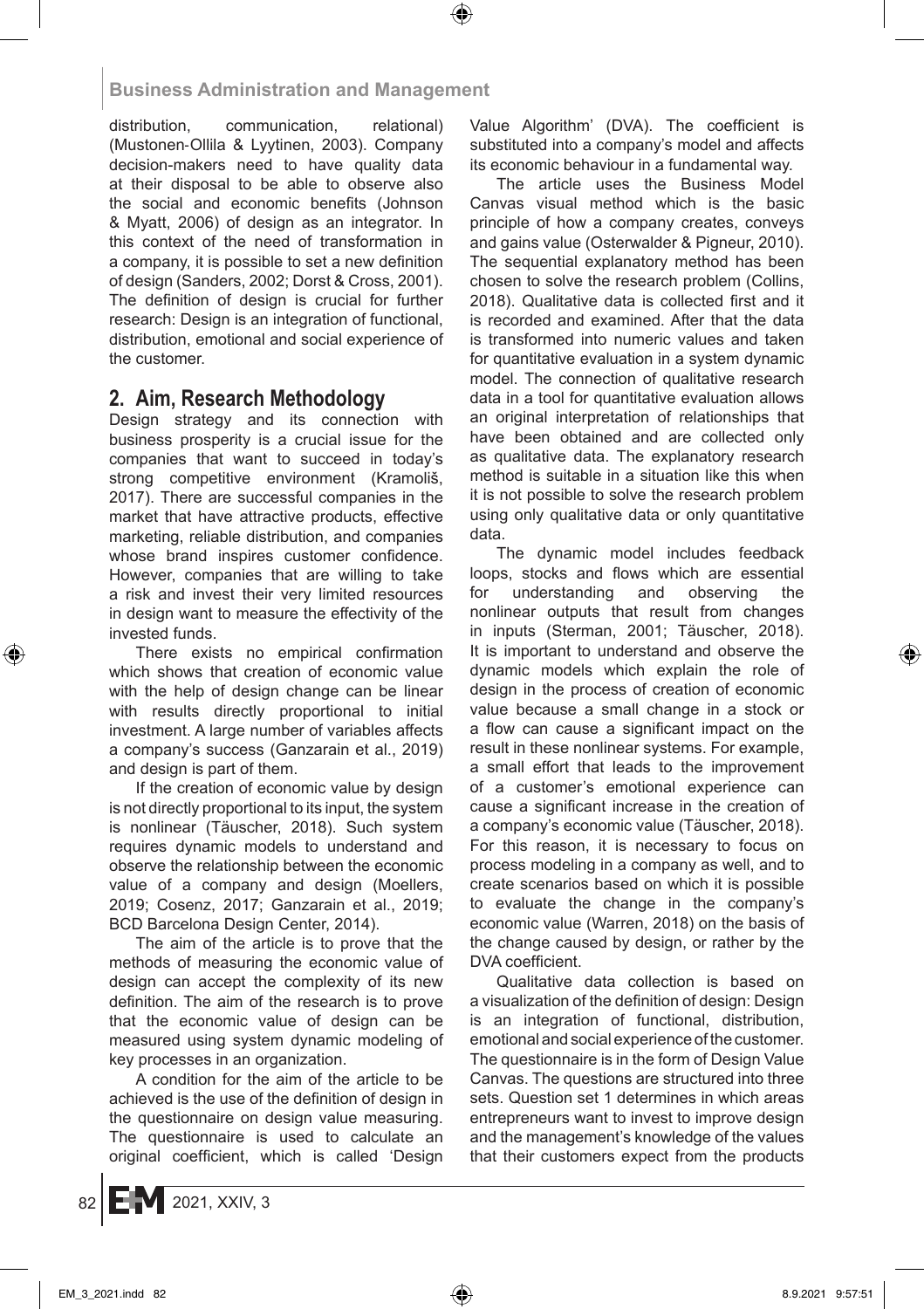that they buy: their functionality, speed and quality of distribution, the emotional side of the product (whether they like it) and the social status of the company that sells the products. Question set 2 investigates the entrepreneur's decision-making strategy in favor of various types of innovations and use or non-use of design resources internally, externally, or in a combination of both types. Question set 3 requires the management's estimate in five areas (functionality, appearance, brand, speed of distribution and price) so that the company's product can be compared to the competition.

According to the completed Value Design Canvas questionnaire, customer experience is calculated as a simple ratio indicator:

$$
E = R/PDV \tag{1}
$$

where:  $E =$  Customer experience (satisfaction);  $R$  = Reality = comparison with the competition (question set 3);

*PDV* = Perceived design value = how the research participant (entrepreneur) wants their product to be perceived by customers (question set 1).

According to this calculation, customer experience can take values from zero to 100. The indicator is dimensionless. The design

**Tab. 1: Resources in design**

value algorithm calculation for a given part of design (x) follows from customer experience calculation: x is (1) the aesthetic side of the product, (2) the functionality of the product, (3) the speed and form of the product distribution, (4) the company's brand.

The formula (2) for the calculation of Design Value Algorithm (DVA) as a dimensionless coefficient:

$$
DWA = \sum (DC (x 1, 2, 3, 4) / \ WD (x 1, 2, 3, 4) * \n*(1 - E (x 1, 2, 3, 4)) * DR (x 1, 2))
$$
\n(2)

where:  $DC =$  Decision points: *WD* = Weight of decision;

*DR* = Decision about resources in design.

The decision points are given based on the participant's decision-making and take values from 1 to 4. If the participant rates a decision that influences the area of the lowest customer experience as the most important, they get the highest number of points, which is 4. The weight of decision equals 4 in the "Most important" parameter.

Resources in design (question set 2) influence the first two positions of importance (i.e., the positions of Most important and Very important) in this way:

| In-house<br>designer | Outsourced<br>designer | <b>Coefficient</b><br>of DVA increase | Note – the increase in a part of a parameter<br>of the DVA in the first two decision-making positions |  |  |  |
|----------------------|------------------------|---------------------------------------|-------------------------------------------------------------------------------------------------------|--|--|--|
|                      |                        |                                       | DVA is not influenced                                                                                 |  |  |  |
|                      |                        | 1.08                                  | DVA is higher by 8%                                                                                   |  |  |  |
|                      |                        | 1.05                                  | DVA is higher by 5%                                                                                   |  |  |  |
|                      |                        |                                       | DVA is higher by 10%                                                                                  |  |  |  |

Source: own

The Customer segment element is influenced by the DVA in the system dynamic model because it is not possible to say whether its influence is greater on the number of customers, the productivity of work, the price of the product or another variable in a company's model. As shown in Fig. 1, the Customer segment building element influences all other building elements of the model through feedback causal loops.

The areas of research in the company which has been chosen as a case study in this research are defined according to Osterwalder and Pigneur (2010). The building blocks of the model are connected with the main variables that influence business dynamics. Processes that create value for the customer are based on this dynamic.

Qualitative data collection for the system dynamic model was carried out through

 $3,$  XXIV, 2021  $E$ <sup>M</sup> 83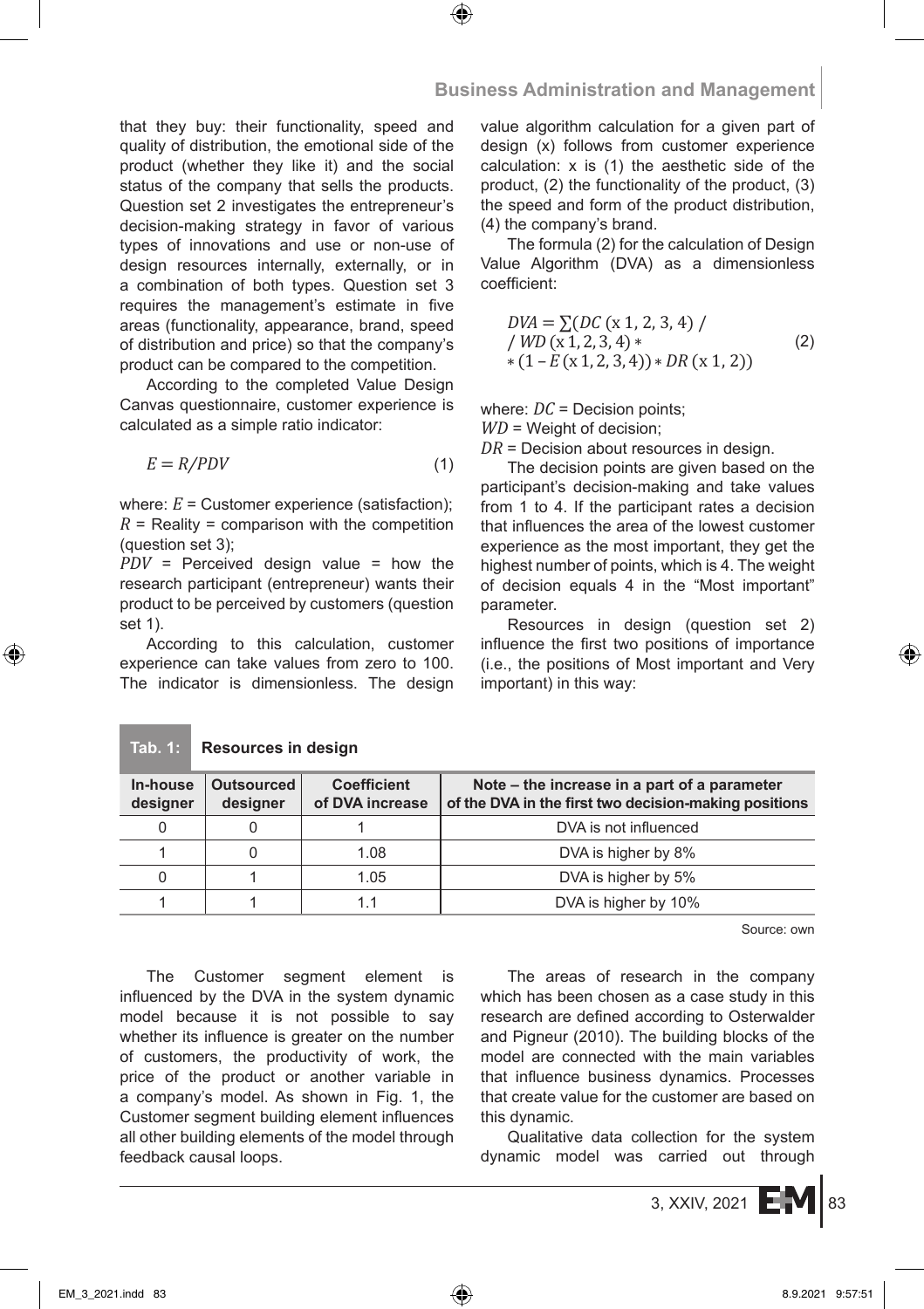

**Fig. 1: Business Model Canvas (Osterwalder & Pigneur, 2010), modification for feedback loop diagram**



Source: own

in-depth interviews with the managers as of the research (September 2019 to May 2020). During this period, 105 companies were contacted. After conducting the research, the managers of these companies received a detailed interpretation of the research data as a basis for further decisions on innovations based by design aspect. A small manufacturing company that entered the market in 2019 (startup) was chosen as appropriate sample for the research. Economic parameters of the company generated by the system dynamic model were then consulted with the entrepreneur and finetuned to be as close as possible to its real parameters.

The construction of the system dynamic model for the purposes of this article is based on research that analyzes a decision-making strategy in a start-up company (Cosenz, 2017). The article proves that system dynamic modeling can be used very effectively to map the structure of a system, to capture the behaviour management process and for relationship quantification. The model is based on the creation of a set of equations which form the basis simulating a possible system of behaviour over time. The system dynamic model is a suitable tool for design value measuring in a company because it rejects the idea of a linear relationship between cause and effect and it requires a system analysis of the company. The 'ceteris paribus' rule is true for model variables in relation to external environment; the variables are only affected by each other. They can be affected positively (i.e., an increase in one corresponds to an increase in the other, and vice versa) or negatively (i.e., an increase in one corresponds to a decrease in the other, and vice versa). If such relationships are closed by links, they are defined as feedback loops. The structure of the whole model, variables and links between them with positive or negative polarity is responsible for the behaviour of the modeled system (Sterman, 2001). In Fig. 1, there is a tool diagram according to Osterwalder and Pigneur (2010) with integrated feedback loops which show how individual building elements of the model relate to each other. DVA enters the model as an external parameter and affects all other Business Model elements through its effect on the Customer segment building element.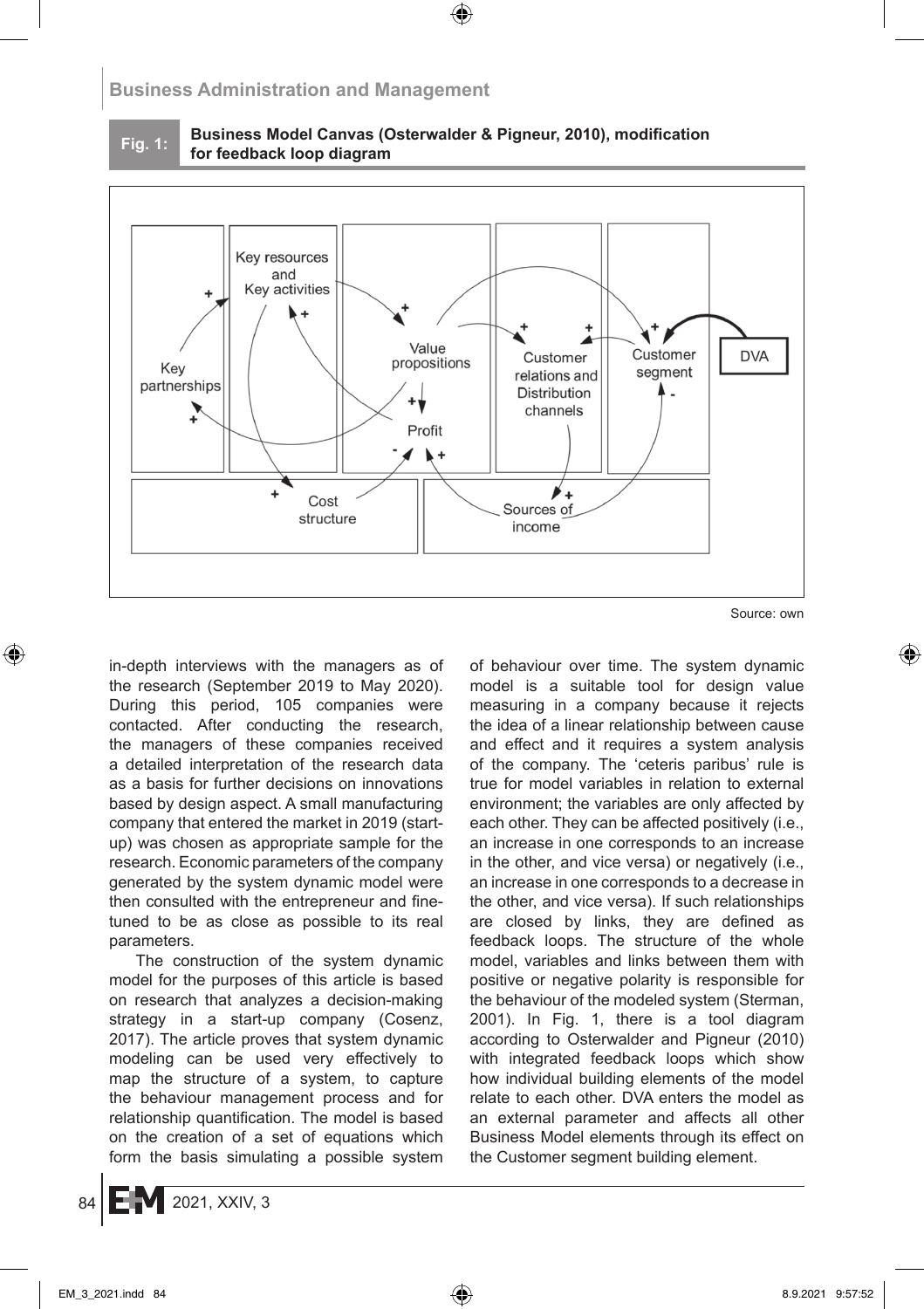| <b>Field of design</b>    | <b>PDV</b> |    |       | <b>DR</b> |
|---------------------------|------------|----|-------|-----------|
| Appearance and aesthetics | 85         | 90 | 1.059 | 1.08      |
| Functionality             | 80         | 60 | 0.75  | 1.08      |
| <b>Distribution</b>       | 40         | 25 | 0.625 |           |
| <b>Brand</b>              | 70         | 50 | 0.71  |           |

#### **Tab. 2: Calculation of ratio indicator E (customer experience)**

Source: own

## **Tab. 3: Design Value Algorithm Calculations**

| No.<br>of scenario | <b>Scenario characteristics</b> | <b>Participant's decision</b>                                                            | <b>DVA</b> |
|--------------------|---------------------------------|------------------------------------------------------------------------------------------|------------|
| 1.                 | No design                       |                                                                                          |            |
| 2.                 | Management's decision           | (1) product functionality; (2) appearance and<br>aesthetics; (3) distribution; (4) brand | 1 22       |
| 3.                 | Ideal decision                  | $(1)$ distribution; $(2)$ brand; $(3)$ functionality;<br>(4) appearance and aesthetics   | 2.23       |
| 4.                 | The worst possible<br>decision  | (1) appearance and aesthetics; (2) product<br>functionality; (3) brand; (4) distribution | 0.87       |

Source: own

# **2.1 Research Questions**

Two research questions have been formulated to achieve the aim:

*RQ1: Make investments in design always increase the economic value of a company?*

*RQ2: Is it possible to measure design value using system dynamic modeling of company processes in a way that design value is measured by usual economic indicators?*

# **3. Results**

The research results are based on a case study sample. Based on the completed Design Value Canvas questionnaire, all measurable DVA coefficient values have been calculated in three scenarios: the entrepreneur's decision, the ideal decision and the worst possible decision. The first scenario corresponds to a situation in which the entrepreneur refuses to invest in design.

Participant's decision – legend: (1) The most important; (2) Very important; (3) Less important; (4) The least important. Profit = revenues minus costs; ROI – Return on Investment: Ratio indicator measures the return of assets and all other costs, which means ROI = (assets + total cost)/profit.

The subsequent interview with the participant was conducted with the aim to find out information about the business and make a Business Model based on the collected qualitative data.

## **3.1 Visualization of the Results of Design Value Measuring in Four Scenarios**

Based on the above-mentioned data collected in a qualitative research, we gathered the design strategy opinion from management. The management (research participant) decided that in the next period he will invest the most in improving the functionality of the product he supplies to the customers. He ranked product aesthetics in the second place and product distribution in the third place in order of importance. He considers the efforts aimed at building the company's brand to be the least important. The participant's incorrect decision had an impact on the company's Business Model. The level of manufactured and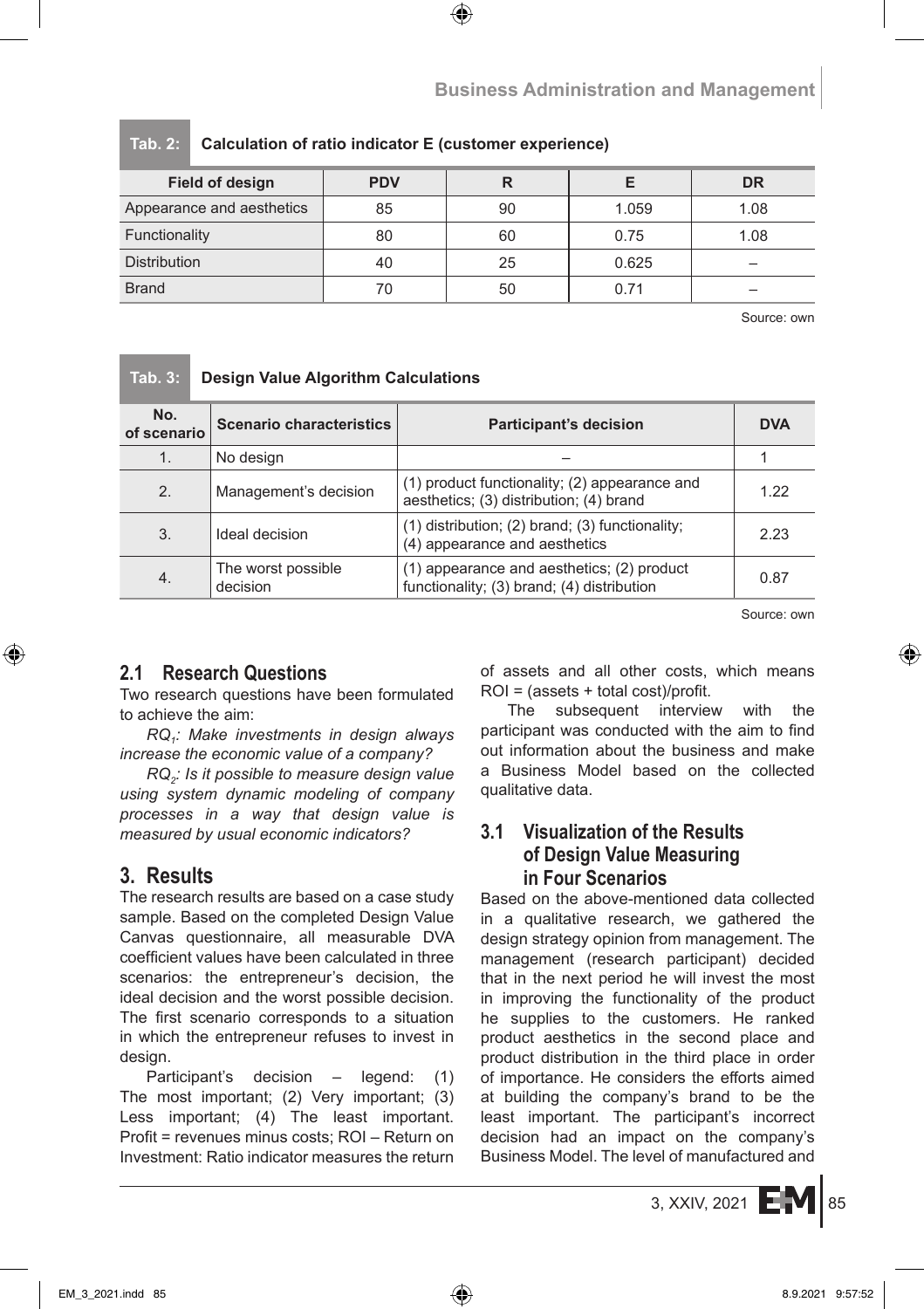

**Fig. 2: The visualization of a business performance (Profit)**

Source: own

supplied products is high even without further investments. An entrepreneur who wants to innovate using design has to strengthen the field that will have the biggest impact on customer experience, which means their satisfaction with the way that the product is distributed.

The interpretation of research results is based on the fine-tuning of functional, distribution, emotional and social customer experience. The economic importance of the benefits of design as an integrator of knowledge of all four areas is significant under the condition that the design field that will have the most significant impact on customer satisfaction is strengthened (leverage effect).

Under otherwise unchanged conditions (ceteris paribus), the entrepreneur has two options, only one of which leads to an improvement of the company's economic parameters:

- 1. Purposely do not invest in design, design is an integral part of products, the products are fine-tuned to the customers' wishes. The company's economic results are balanced, and in the horizon of the next four years they are on a sustainable level of profit of 200,000 CZK to 900,000 CZK (continuous red curve);
- 2. Focus on fine-tuning of the product distribution to the customer. Distribution design has the most substantial leverage effect on the improvement of sales parameters. Strengthening of the company's brand is in the second place for design finetuning, and product functionality is only in the third place in the possible impact on the company's higher profits. The entrepreneur may focus on design innovations in the field of product aesthetics only marginally. A decision in the proposed order of priorities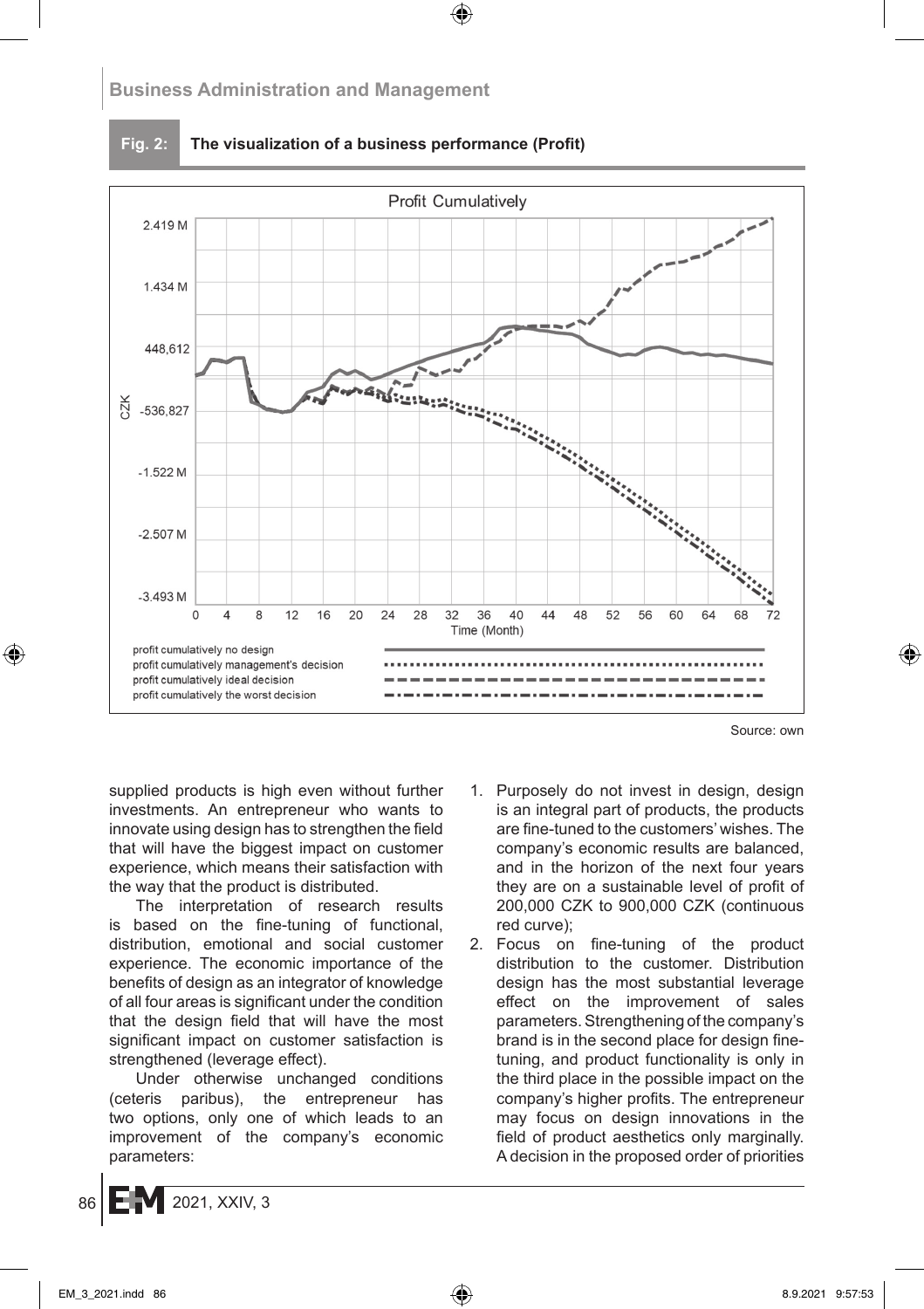

**Fig. 3: The visualization of a business performance (ROI)**

Source: own

is ideal and has the following coefficient: DVA best decision = 2.23; broken green curve in the company's economic results, Fig. 2 and 3.

## **3.2 Answering Research Questions**

*RQ1: Make investments in design always increase the economic value of a company?*

Investments in design donot always increase the economic value of a company. Investment in design is not successful in business when the entrepreneur does not find out their customer's preferences during the decision-making process and invests in design in the fields where the customer has already been saturated. The calculations of two economic indicators (Profit, ROI) are represented graphically (Fig. 2, 3). The economic benefits of design to a company are always significantly influenced by the entrepreneur's strategic decision. In the case study of a small manufacturing company, only the ideal entrepreneur's decision on investments in design leads to a higher profit. On the contrary, an incorrect decision can lead the company to a loss. The right investment in design is the entrepreneur's decision and is based on the understanding of customer expectations and on the comparison of the company's product with the competition in four parameters of design that must be influenced in a way that achieves mutual harmony: appearance, functionality, product distribution and company brand.

*RQ2: Is it possible to measure design value using system dynamic modeling of company processes in a way that design value is measured by usual economic indicators?*

Design is too integral to measure the return on investment in design easily. The answer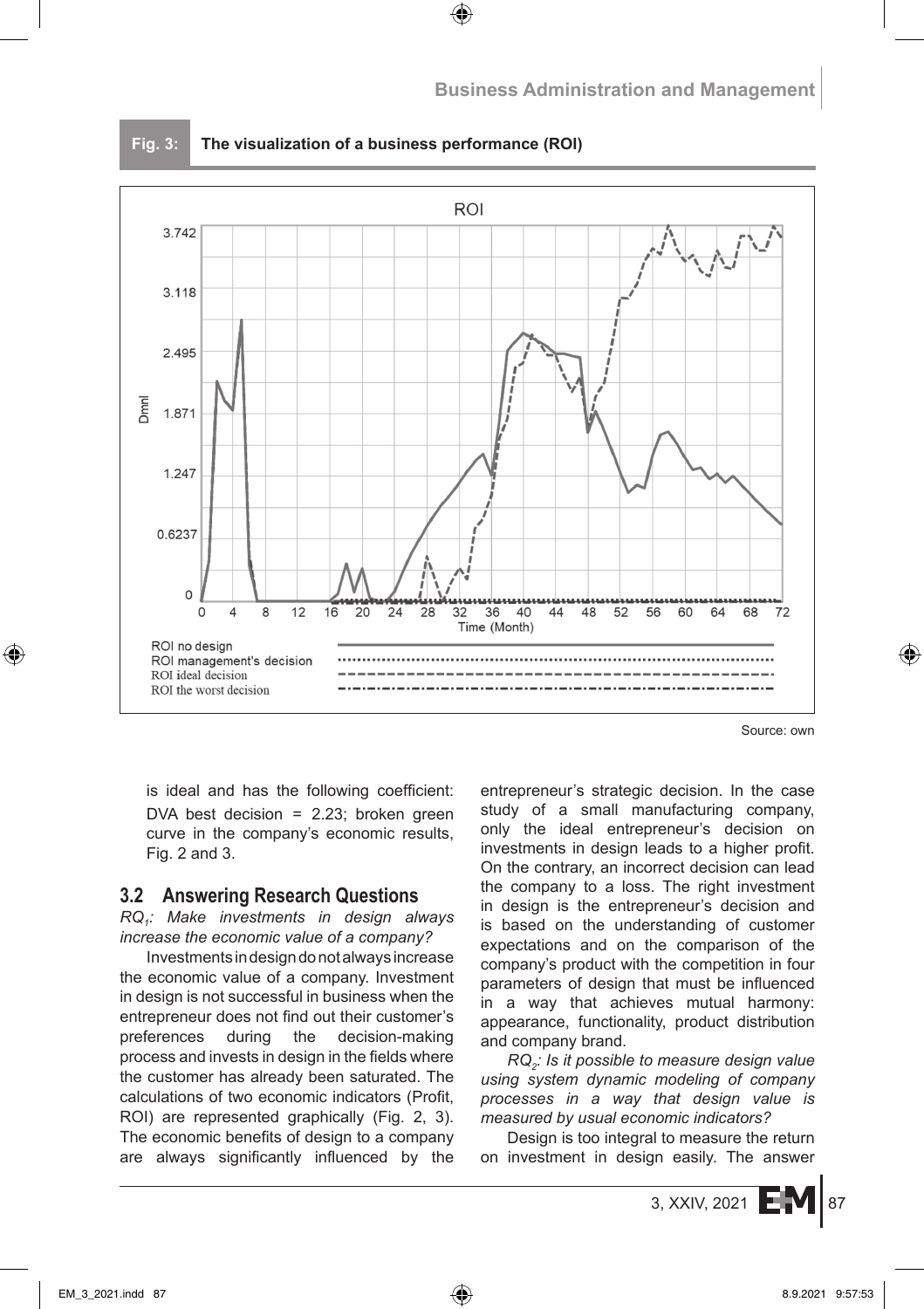to the research question is affirmative. It is possible to measure design by substituting it into the company's system of economy, into its business algorithms. The graphs (Fig. 3, 4) comprehensibly show the entrepreneur the prediction of profit development and of the ROI indicator development in four possible scenarios. The Design Value Algorithm coefficient is quantified as a dimensionless indicator and it is substituted into the company model. It is a comprehensible way of design value measuring which shows the value of design using selected economic performance indicators (Profit, ROI).

# **4. Discussion**

The resulting definition of design published in this article is extended to the product distribution aspect, as compared to the definition of design (BCD Barcelona Design Centre, 2014). Design means to create, improve or implement a quality product, a good service, marketing or organizational method which balances functional, distribution, emotional and social tools designed to saturate customer needs. The article formulates a new tool for design value measuring which encompasses all aspects of this new definition of DVA.

It is not possible to interpret functional, distribution, emotional and social values as isolated skills that are used by companies as input factors for their production. Instead, it is necessary to interpret these values as a complex tool which affects the customer's perception and, at the same time, as a tool that must be used correctly in a company. In a specific calculation and fine-tuning of the economic value of design, two perspectives meet: one of them is the consumer's/customer's perspective (to saturate their needs) and the other one is the company's perspective (to generate sales by understanding and acknowledging customer needs).

While the definition of design offered by this article matches the study (BCD Barcelona Design Centre, 2014), the definition for determining the design value in a company proved to be more difficult during the research. The research presented in this article goes beyond the definition of design and addresses the benchmark of the economic value of design as its main problem. An interesting opinion on this issue is that of DMI: Design Value Institute (2015). Design value is hard to define as a function because design has different meanings in different industries. This makes it difficult to compare standardized metrics of measuring of the return on investment in design. A group of researchers from the  $\epsilon$  Design | Measuring Value Design project is of a similar opinion: the initial investment in design is not directly proportional to the benefits of design for the company, which is why it is necessary to create a dynamic model to calculate design value. However, the dynamic model is not part of the output created by the key project (BCD Barcelona Design Centre, 2014).

Despite the limits given by DMI: Design Management Institute, the measurement metrics which set the economic value of design have been derived and the method of its calculation is described in the article. The DVA coefficient is a variable that captures the definition of design in its whole concept and calculates its value based on the definition. The value of the coefficient is different in every company and is based on the questionnaire with which the company's management works. The resulting DVA coefficient value is substituted into the system dynamic model. As design is considered from the customer's perspective, the DVA coefficient influences the model's building element: Customer segment. All other building elements of a business model are influenced by this element (Osterwalder & Pigneur, 2010).

The research results are confirmed by their correspondence with the definition of design according to BCD Barcelona Design Centre (2014), Moultrie and Livesey (2014), Rae (2014). The definition of design has been extended to include distribution and this aspect of design-related activities has been included in the questionnaire in an appropriate way. The article follows the recommendations for design value measuring and extends the ways to calculate the economic value of design according to the (BCD Barcelona Design Centre, 2014) concept. The economic value of design is given by common indicators, which are the company's profit and ROI.

It has been stated by Best (2015) in her publication focused on Design Management that a company should invest in product design innovation in the phase of maturity and plan a new redesign or facelift of the product. If this matter is addressed as late as in the phase of decline, the company may not manage to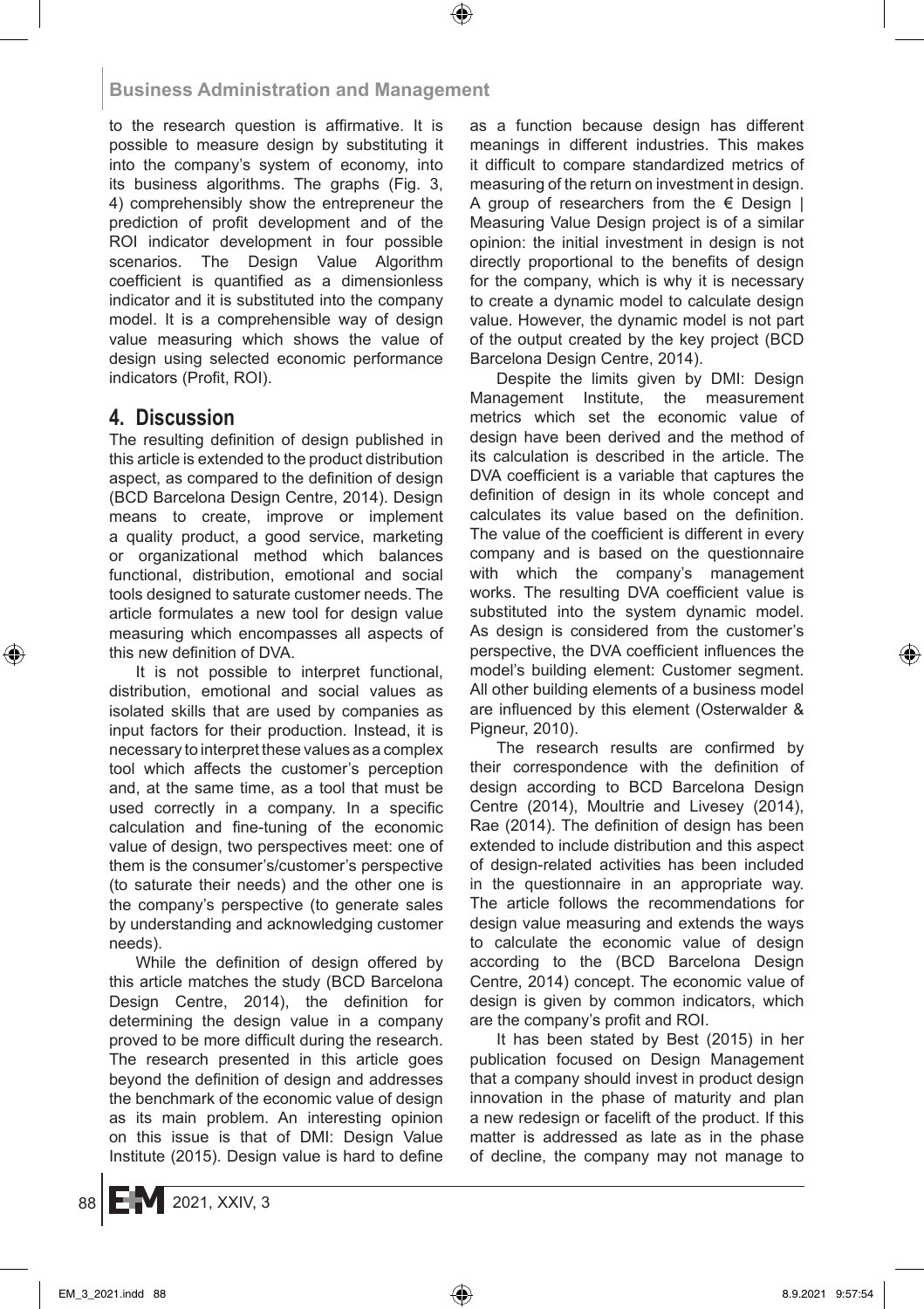launch the innovatived product in time. It will always depend on how delayed the effect of underinvestment is. This is a typical archetype according to Senge (2006), Business growth and Underinvestment. The leading principle for the archetype is the following: If there is realistic potential for growth, create capacity ahead of demand, as part of a strategy for its creation. According to the Growth and Underinvestment archetype, only one entrepreneur's decision is correct: to invest in design during the company's growth. Without proper investment in design, the company will face a struggle for survival in the market. The system dynamic business model which shows further development of the company's activities using scenarios is a suitable tool that can help the company's management to make the right decision at the right time.

A significant added value of the article is the use of visual tools in the process of qualitative data collection. The Design Value Canvas tool, which works with visual elements, was the main one to be used, together with Business Model Canvas according to Osterwalder and Pigneur (2010). The approach to the calculation of the DVA coefficient, which measures the impact of design on the economic prosperity of a company, as well as the appearance of the questionnaire, which evokes a board game, is in accordance with the principles of design thinking in which the customer is always in the limelight. The questionnaire in the Canvas form stirs positive emotions and contributes to the comprehensibility of the complex definition of design and of the parameters of the calculation of economic value of design.

# **Conclusion**

The correlation between a company's investments in design and the business success is so clear that it cannot be ignored or questioned (Denmark National Agency for Enterprise and Housing, 2003). The companies that base the change of their manufacturing program on a complex approach to design are significantly more successful in markets than companies that have not incorporated design in the portfolio of their business, manufacturing or marketing activities. The complex approach required in design includes steps that lead to the formulation of a new definition of design: Design is an integration of functional, distribution, social and emotional tools focused on the customer. It follows from the definition that design is not narrowly focused solely on the emotional side of a product, but it is a broader concept, i.e. progressive design of products, technologies and processes in a company, focused on increasing customer satisfaction. The creation of economic value is a system whose elements mutually influence one another and show nonlinear behaviour. Such a system requires economic analysis using dynamic models to understand and observe the relationship between the economic value of a company and investments in design (BCD Barcelona Design Centre, 2014).

The aim of the article is a proof that methods of measuring the economic value of design can accept the complexity of its new definition. The aim of the research, a set of tools for measuring the economic value of design in an only coefficient based on the definition of design, has been achieved. The DVA coefficient is an external parameter which is used in the system dynamic model of key processes in a company and it calculates economic parameters of a company using scenarios. The benchmark of the economic value of design thus moves to comprehensible company indicators: Profit, ROI. The DVA coefficient input data is collected using qualitative research in a company and with the help of the Design Value Canvas questionnaire which proves the interconnectedness of individual elements of the definition of design in a comprehensible way. The way the DVA coefficient is calculated is universally valid for any company regardless of its industry. Its applicability has been proven on a case study of a small manufacturing company which provided its data for the research.

This issue has its limitations. Firstly, a possible distortion, that the management may unknowingly commit when answering the questions in the questionnaire. In particular, the comparison with the competition in the four areas of design is very often overestimated, the company feels in a better position compared to the competition than it really is. Secondly, the E (Customer Experience) indicator could be by management inappropriately increased, which is a crucial parameter for further calculations and influences the correctness of decisionmaking.

Further research of this issue may focus on confirming the role of design as a separate economic factor in production development

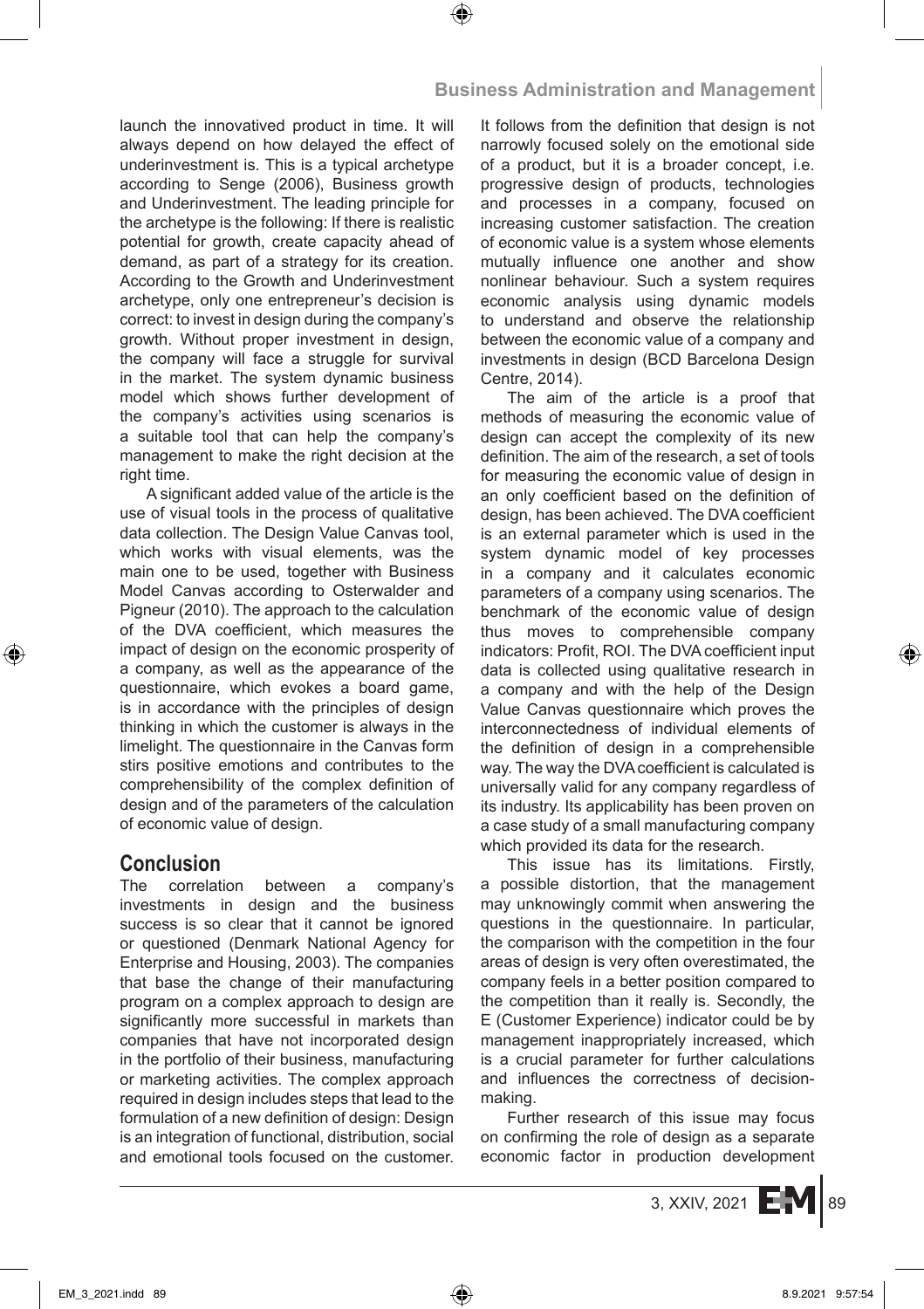companies. It may be determined whether the companies used the knowledge about the measured value of the design and whether they improved their market position according to the assumptions as they were interpreted based on the research.

*Acknowledgments: Supported by the grant No. TL02000255, Technology Agency of the Czech Republic named as "A Managerial model of design value for competitiveness of SME in the Czech Republic".*

#### **References**

Ahire, S. L., & Dreyfus, P. (2000). The impact of design management and process management on quality: an empirical investigation*. Journal of Operations Management, 18*(5), 549–575. http://doi.org/10.1016/s0272-6963(00)00029-2

BCD Barcelona Design Centre. (2014). *€ Design – Measuring Design Value: Guidelines for collecting and interpreting design data*. Retrieved April 4, 2020, from https://www.bcd. es/wp-content/uploads/2020/03/Eurodesign-Version-Brussels.pdf

Benton, S., Miller, S., & Reid, S. (2018). *The Design Economy 2018: The state of design in the Design Council.* Retrieved April 4, 2020, from https://www.designcouncil.org.uk/ resources/report/design-economy-2018

Berkowitz, M. (1987). Product Shape as a Design Innovation Strategy. *Journal of Product Innovation Management, 4*(4), 274–283. http://doi.org/10.1111/1540-5885.440274

Best, K. (2006). *Design Management: Managing Design Strategy, Process and Implementation* (1st ed.). Bloomsbury: AVA Publishing.

Best, K. (2015). *Design Management: Managing Design Strategy, Process and Implementation* (2nd ed.)*.* Bloomsbury: AVA Publishing.

Collins, H. (2018). *Research: The Theory and Practice of Research for the Creative Industries* (2nd ed.)*.* Bloomsbury: Visual Arts Publishing.

Cooper, R., Hernandez, R., Murphy, E., & Tether, B. (2016). *Design value: The role of design in innovation.* Retrieved April 7, 2020, from http://imagination.lancs.ac.uk/news/ Design\_Value

Cooper, R., Junginger, S., & Lockwood, T. (2009). Design Thinking and Design Management: A Research and Practice Perspective. *Design Management Review, 20*(2), 46–55. http://doi.org/10.1111/j.1948- 7169.2009.00007.x

Cosenz, F. (2017). Supporting startup business model design through system dynamics modelling. *Management Decision, 55*(1), 57–80. http://doi.org/10.1108/md-06- 2016-0395

Cropley, D., & Cropley, A. (2005). Engineering creativity: A systems concept of functional creativity. In *Creativity across domains* (pp. 187–204). Psychology Press.

D'Ippolito, B. (2014). The importance of design for firms' competitiveness: Areview of the literature. *Technovation, 34*(11), 716–730. http:// doi.org/10.1016/j.technovation.2014.01.007

Denmark National Agency for Enterprise and Housing. (2003). *The economic effects of design, mimeo.* Retrieved April 4, 2020, from http://www.ebst.dk/file/1924/the\_economic\_ effects\_of\_design.pdf

Design Council. (2018). *Designing a Future Economy: Developing Design Skills for Productivity and Innovation*. London: Design Council.

Design Council. (2013*). Leading Business by Design: Why and How Business Leaders Invest in Design*. London: Warwick Business School and Design Council.

DMI: Design Management Institute. (2015). *Design Value.* Retrieved April 3, 2020, from https://www.dmi.org/page/DesignValue/The-Value-of-Design-.htm

Dorst, K., & Cross, N. (2001). Creativity in the design process: co-evolution of problem– solution. *Design Studies, 22*(5), 425–437. https://doi.org/10.1016/s0142-694x(01)00009-6

Edquist, C., & Hommen, L. (1999). Systems of innovation: theory and policy for the demand side*. Technology in Society, 21*(1), 63–79. http://doi.org/10.1016/s0160-791x(98)00037-2

Europe 2020. (2011). *Flagship Initiative Innovation Union: Communication from the Commission to the European Parliament, the Council, the European Economic and Social Committee and the Committee of the Regions.* Luxembourg: EuropeanCommission. http://doi. org/10.2777/27497

Fahrner, C., & Vossen, G. (1995). A survey of database design transformations based on the Entity-Relationship model. *Data & Knowledge Engineering, 15*(3), 213–250. http://doi.org/10.1016/0169-023x(95)00006-e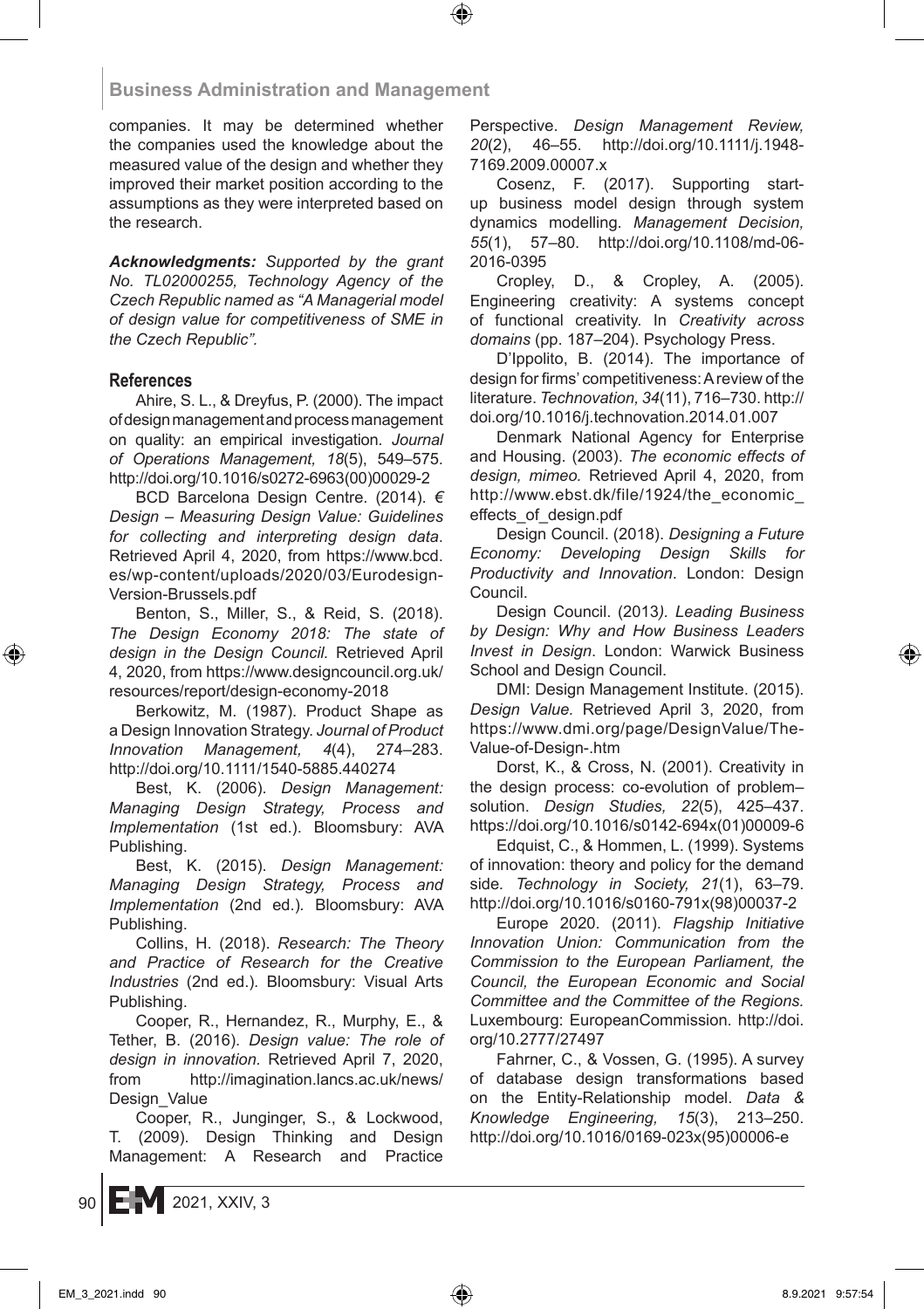Ganzarain, J., Ruiz, M., & Igartua, J. I. (2019). Testing successful Business Model using System Dynamics. *International Journal of Production Management and Engineering, 7*(Special Issue), 91–100. https://doi. org/10.4995/ijpme.2019.10807

Giacomin, J. (2014). What Is Human Centred Design? *The Design Journal, 17*(4), 606–623. http:// doi.org/10.2752/175630614x14056185480186

Hernandez, R. J., Cooper, R., Tether, B., & Murphy, E. (2017). The Value of Design in Innovation: results from a survey within the UK Industry. *The Design Journal, 20*(sup1), S691– S704. http://doi.org/10.1080/14606925.2017.1 353015

Iyer, N., Jayanti, S., Lou, K., Kalyanaraman, Y., & Ramani, K. (2005). Shape-based searching for product lifecycle applications. *Computer-Aided Design, 37*(13), 1435–1446. http://doi.org/10.1016/j.cad.2005.02.011

Johnson, J. P., & Myatt, D. P. (2005). On the Simple Economics of Advertising, Marketing, and Product Design*. SSRN Electronic Journal*. http://doi.org/10.2139/ssrn.503182

Kramoliš, J., & Staňková, P. (2017). Design and its Impact on the Financial Results of Enterprises (Based on Managers' Opinions). *Journal of Competitiveness, 9*(2), 62–77 https://doi.org/10.7441/joc.2017.02.05

Kramoliš, J., Šviráková, E., & Král, D. (2020). Design management as crucial creative essence for business success in small and medium-sized enterprises. *Creativity Studies, 13*(1), 87–98.

Meyerhoefer, C. D., & Zuvekas, S. H. (2008). The Shape of Demand: What Does It Tell Us about Direct-to-Consumer Marketing of Antidepressants? *The B.E. Journal of Economic Analysis & Policy, 8*(2), 4. https://doi. org/10.2202/1935-1682.1805

Moultrie, J., & Livesey, F. (2014). Measuring design investment in firms: Conceptual foundations and exploratory UK survey. *Research Policy, 43*(3), 570–587. http://doi. org/10.1016/j.respol.2013.08.005

Movahedian, H., & Khayyambashi, M. R. (2014). Atag-based recommender system using rule-based collaborative profile enrichment. *Intelligent Data Analysis*, *18*(5), 953–972. http:// doi.org/10.3233/ida-140677

Murphy, M. C., & Dweck, C. S. (2016). Mindsets shape consumer behavior. *Journal of Consumer Psychology, 26*(1), 127–136. https://doi.org/10.1016/j.jcps.2015.06.005

Mustonen-Ollila, E., & Lyytinen, K. (2003). Why organizations adopt information system process innovations: a longitudinal study using Diffusion of Innovation theory*. Information Systems Journal, 13*(3), 275–297. https://doi. org/10.1046/j.1365-2575.2003.00141.x

OECD. (2015). Frascati Manual 2015: *Guidelines for collecting and reporting data on research and experimental development.* Paris: OECD Publishing. https://doi. org/10.1787/9789264239012-4-en

OECD/Eurostat. (2018). *Oslo Manual 2018: Guidelines for Collecting, Reporting and Using Data on Innovation* (4th ed.), The Measurement of Scientific, Technological and Innovation Activities, OECD Publishing, Paris/Eurostat, Luxembourg. https://doi. org/10.1787/9789264304604-en

Osterwalder, A., & Pigneur, Y. (2010). *Business Model Generation: A Handbook for Visionaries, Game Changers, and Challengers.* Hoboken, NJ: John Wiley & Sons.

Pavlou, V. (2013). Investigating interrelations in visual arts education: Aesthetic enquiry, possibility thinking and creativity. *International Journal of Education Through Art, 9*(1), 71–88. https://doi.org/10.1386/eta.9.1.71\_1

Pollock, N., & Williams, R. (2011). Who decides the shape of product markets? The knowledge institutions that name and categorise new technologies. *Information and Organization, 21*(4), 194–217. https://doi. org/10.1016/j.infoandorg.2011.08.001

Rae, J. (2014). What is the Real Value of Design? In *Design Management Institute and Motive Strategies* (pp. 31–37). DMI.

Raghubir, P., & Greenleaf, E. A. (2006). Ratios in Proportion: What Should the Shape of the Package Be? *Journal of Marketing, 70*(2), 95–107. https://doi.org/10.1509/jmkg.70.2.95

Roy, R., Riedel, J., & Potter, S. (1998). Firms and Markets that Profit from Investment in Design and Product Development. *The Design Journal, 1*(2), 3–16. https://doi. org/10.2752/146069298790225145

Sanders, E. B. N. (2002). From usercentered to participatory design approaches. In *Design and the Social Sciences* (pp. 1–8). Milton Park: Taylor & Francis. https://doi. org/10.1201/9780203301302.ch1

Senge, P. M. (2006). *The Fifth Discipline: The Art & Practice of The Learning Organization* (Rev. ed.). New York, NY: Currency Doubleday.